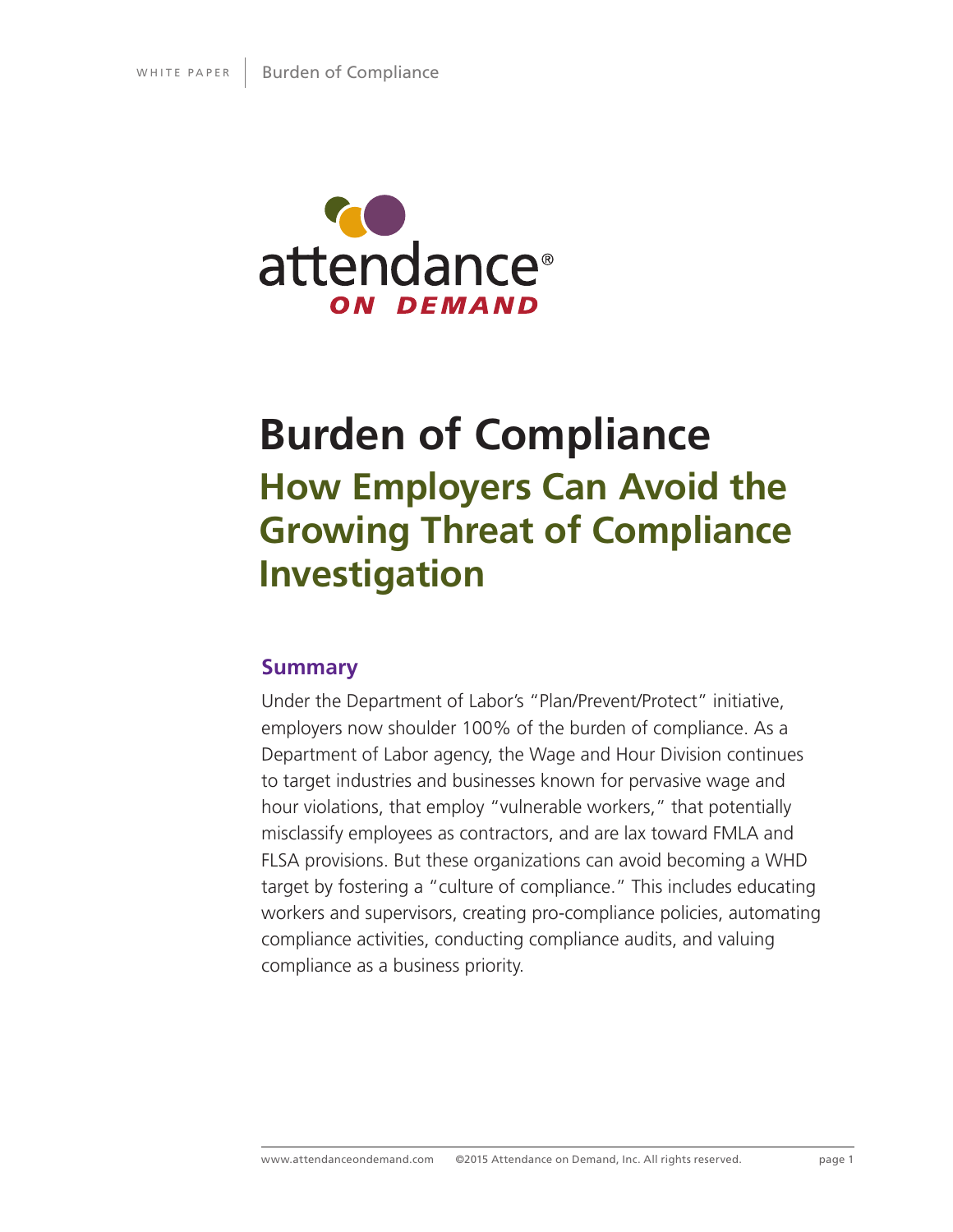#### **Plan/Prevent/Protect at a Glance**

The Department of Labor's (DOL) Plan/Prevent/Protect initiative places the burden of compliance squarely in employers' laps. By targeting organizations operating under "catch me if you can" non-compliance, the initiative demands employers "take responsibility to find and fix [compliance] problems, rather than waiting for a [DOL] investigator to […] discover the problems and enforce the law."<sup>1</sup>

Plan/Prevent/Protect is overseen by four DOL agencies: Occupational Safety and Health Administration (OSHA), Mine Safety and Health Administration (MSHA), Office of Federal Contract Compliance Programs (OFCCP) and the Wage and Hour Division (WHD). Under the initiative, these agencies now require employers to:

- Create a plan to identify and fix compliance violations
- Implement the plan to prevent future violations
- Ensure the plan effectively protects workers' rights

Bottom line: Employers who do not meet their compliance obligations will find themselves under investigation by one (or more) of these regulatory agencies, potentially facing costly litigation and fines.

### **WHD Takes Aim**

Although each agency has a specific compliance focus, WHD's compliance objectives affect the largest number of businesses. However, these objectives can also be the easiest for organizations to meet.

WHD oversees several regulatory acts including the Fair Labor Standards Act (FLSA) and Family Medical Leave Act (FMLA).

FLSA establshes the minimum wage, overtime pay, recordkeeping and youth employment standards for both private-sector and government employees.<sup>2</sup> FMLA provides employees with unpaid, job-protected leave for specified family reasons.<sup>3</sup>

Consequently, under Plan/Prevent/Protect, WHD's priorities generally focus on:

- Overtime pay
- Recordkeeping compliance
- Employee classification
- Medical leave provisions



#### **WHD's Strategy—Who's at Risk?**

Past WHD budgets revealed that the agency focused on educating workers on their rights while reducing compliance resources for the businesses that employ them.

The most recent proposed budget shows a request for nearly \$266 million and 305 additional full-time staff to "continue the positive momentum of the last five years toward building a stronger and more effective enforcement program." <sup>4</sup>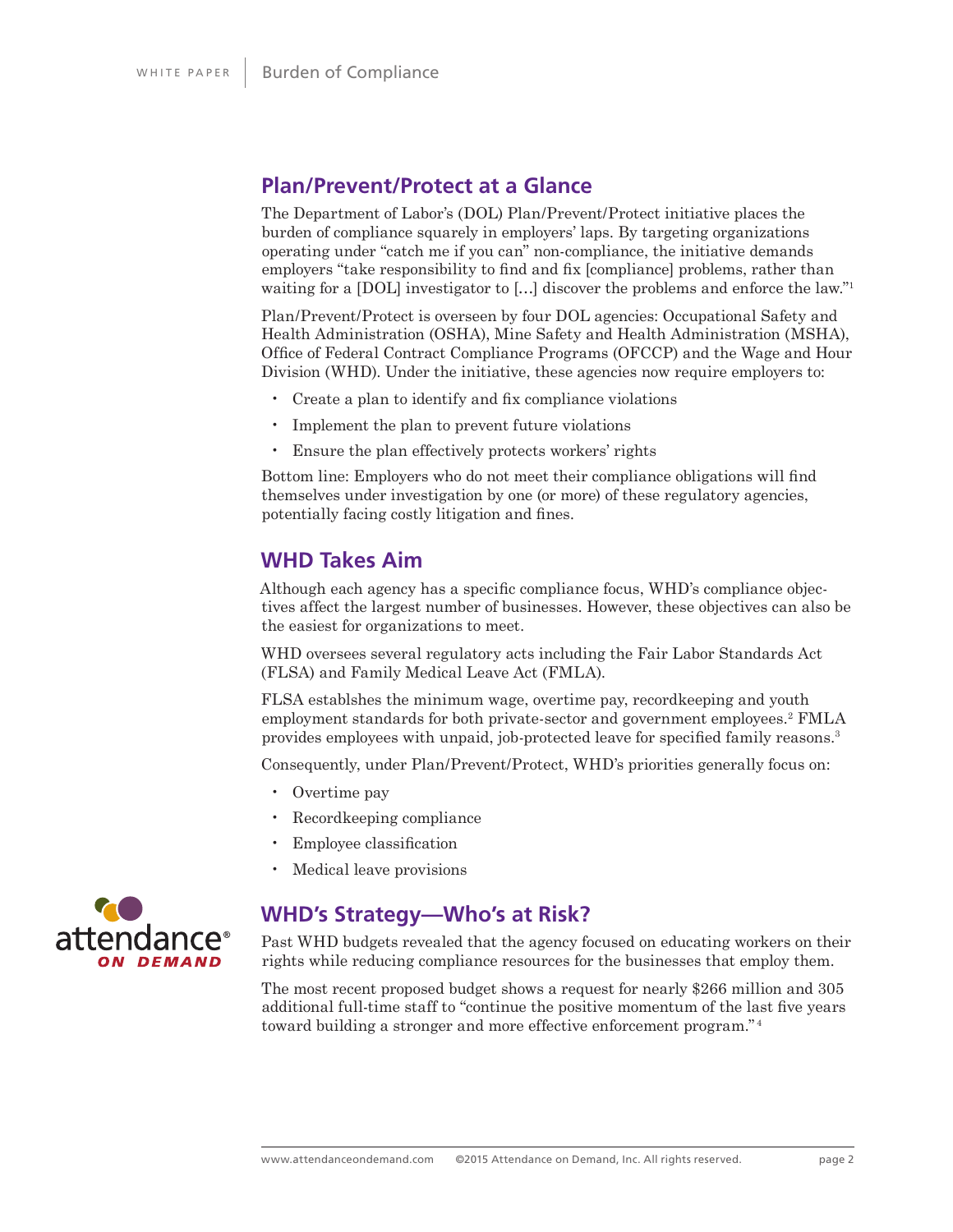With these resources, WHD plans to:

- Expand current efforts to target industries and employers "at high risk of wage and hour violations."
- Develop a new integrated case management system so investigators can better analyze labor law violation trends and target investigations.
- Continue investigating employee misclassification.
- Increase the enforcement of FLSA and FMLA provisions.<sup>5</sup>

#### **What Does This Mean for Employers?**

Unfortunately, the story remains the same. Employers continue to shoulder 100% of compliance responsibility, and certain employers are at increased risk of targeting. These include:

- Employers that operate in industries known for wage and hour violations or that typically employ "vulnerable workers."
- Employers that heavily rely on contract workers in ways that could be interpreted as employee misclassification.
- Employers not complying with FLSA and FMLA provisions to the letter.

For organizations at increased risk of investigation, let's examine ways to avoid the risk (and cost) of non-compliance allegations.

## **Combating WHD with a Culture of Compliance**

Companies with a "culture of compliance" have systems in place to ensure they meet their compliance obligations.

Establishing a culture of compliance—even after a violation—is the easiest way to avoid another investigation. Any organization can create a culture of compliance using the five following tips:

- *Educate workers on their rights.* Workers who understand their rights under FMLA and FLSA can be the best supporters of compliance efforts. If, for instance, overtime pay is accidentally overlooked, an informed worker can address the use with his/her supervisor instead of lodging a compliant with WHD.
- *Educate managers/supervisors on their responsibilities.* In most cases, daily compliance falls into the hands of managers and supervisors. A manager who forgets to document a worker's FMLA leave could put the organization at risk.
- *Ensure internal policies reflect compliance.* Creating internal policies with "built-in" compliance ensures they will never conflict with compliance obligations and eliminate the chance of non-compliant activities.
- *Use systems that help automate compliance.* Often, existing workforce systems such as payroll, HR or time and attendance, can automate straightforward compliance issues. For example, a time and attendance system automatically calculates overtime pay, maintains updated employee